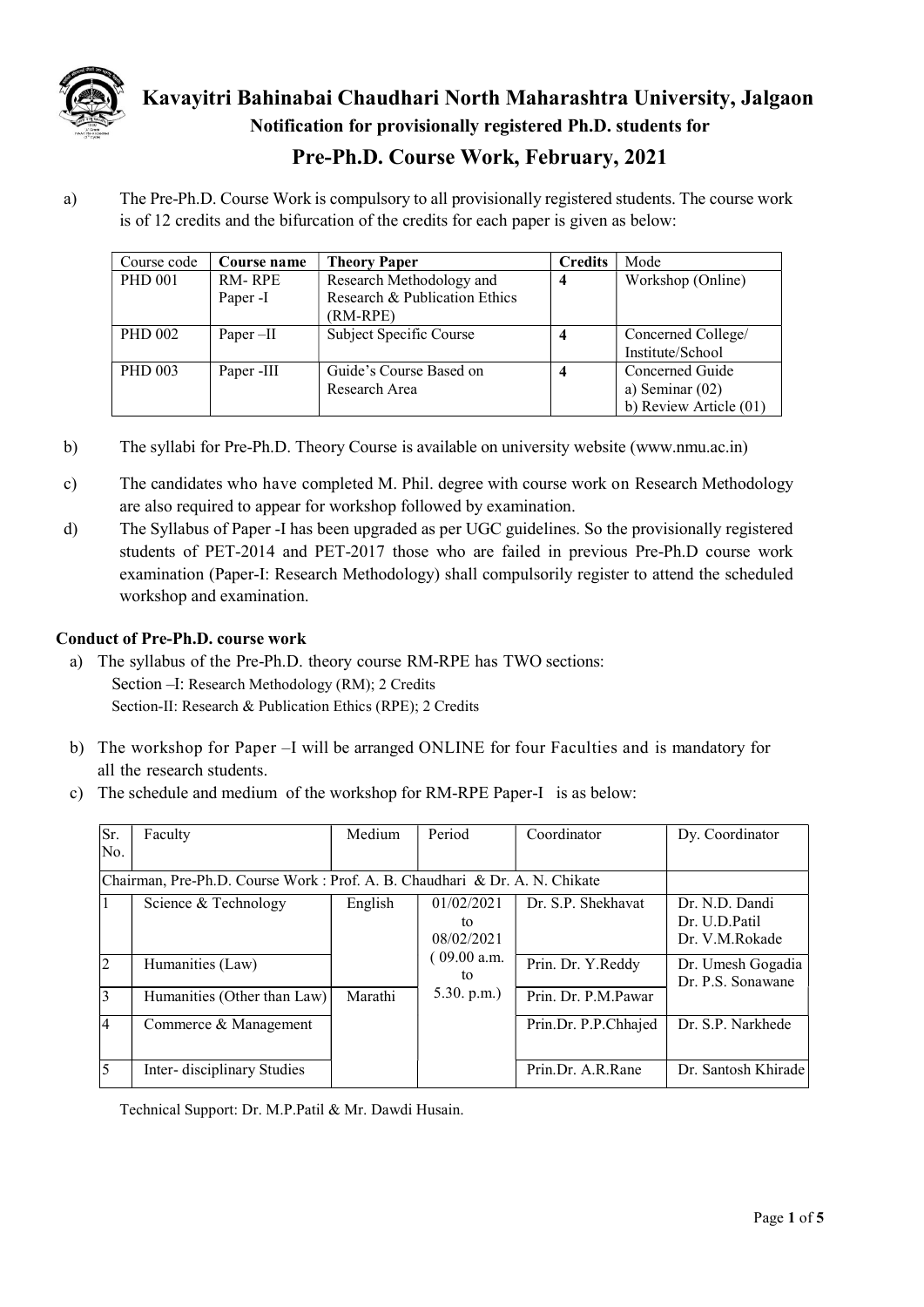The provisionally registered students from PET-2014 and PET-2017 who could not complete the course work/failed, are eligible to peruse the course work on RM-RPE-Paper-I during the scheduled period with online payment of Rs.2500/- as course work fee and Rs.1000/- as Course examination fee.

Attendance for the workshop (Online) shall be compulsory, otherwise certificate will not be issued and declined to appear for the examination.

- d) It will be the responsibility of the concerned research supervisors to teach/conduct Pre-Ph.D. theory course Paper –II (PHD 002) i.e. Subject Specific Course & Paper –III (PHD 003), i.e. Guide's Course based on Research Area, to the research students working under them.
- e) Guide will have to submit the certificate of completion of course work along with mark list of course Paper –III (PHD 003) through Principal/Director of the concerned College/Institute/ School to Research Section of the university within one month after Examination of Pre-Ph.D. course.
- f) The provisionally allotted/admitted Ph.D. students for Ph.D. degree (irrespective of their place of research work) will have to complete Pre-Ph.D. course work within two years only.

## Conduct and Evaluation of Pre-Ph.D. course work

- a) The Examination of Pre-Ph.D. theory course Paper I (PHD 001) and Paper II (PHD 002) will be conducted in the last week of February, 2021. The schedule of the examination for Paper – I (PHD 001) and Paper II (PHD 002) will be communicated on the University website.
- b) The Examination of Pre-Ph.D. course Paper –III (PHD 003) would be conducted by the Concerned research guide.
- c) There will be no negative marking.
- d) Pre-Ph.D. Course Paper –III (PHD 003) is based on research area defined by the Research guide. The concerned guide should ask the student to prepare and deliver TWO seminars each of one hour duration using LCD and examine the students. The candidate will have to write a Review article on research papers relevant to his/her area of research. The weightage for each seminar will be 40 marks and 20 marks for review article.
- e) The guide will have to submit CD's of seminar report and review article along with marks list to the Research Section of the University through the Principal/Director of the College/Institute/ School on or before 30.3.2021.

| <b>Heads</b>                                                                      | <b>Marks</b> | <b>Evaluating Authority</b> |  |
|-----------------------------------------------------------------------------------|--------------|-----------------------------|--|
| Performance of the student in the collection of<br>reference material for seminar | 10           |                             |  |
| Content of the seminar                                                            | 10           |                             |  |
| Performance in the presentation                                                   | 10           | Concerned Guide             |  |
| Viva-voce                                                                         | 10           |                             |  |
| Total marks                                                                       |              |                             |  |

The evaluation of both seminar component will be based on following four indicators:

### Standard of passing

The candidates are required to obtain minimum marks in Course Paper – I (PHD 001); Paper II (PHD 002) and Paper –III (PHD 003) as given below: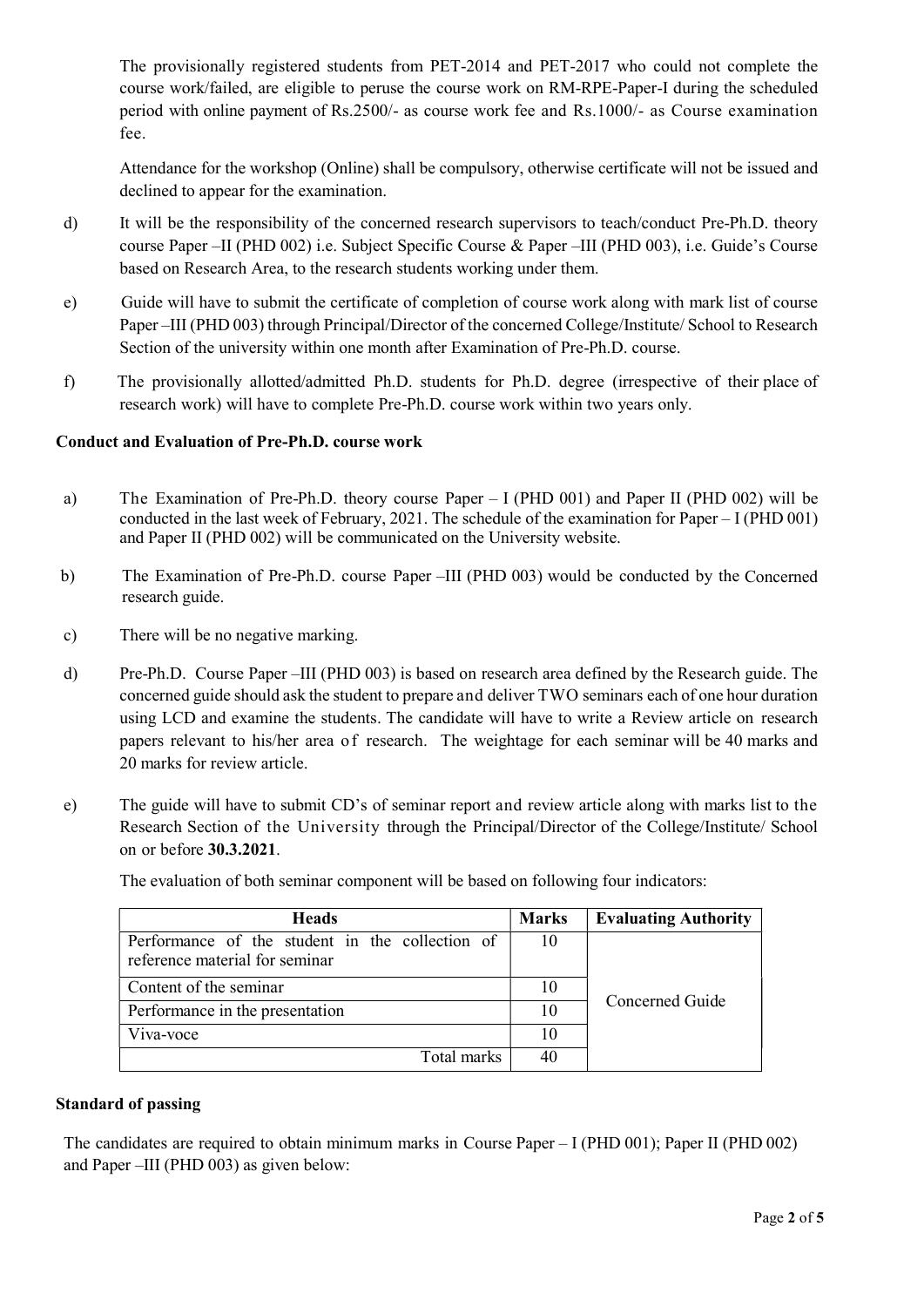|                            | Minimum Marks $(\% )$ to be obtained |                    |                                       |  |  |  |  |  |
|----------------------------|--------------------------------------|--------------------|---------------------------------------|--|--|--|--|--|
| Category                   | Paper $-1$ (PHD 001)                 | Paper II (PHD 002) | $\text{Paper } -\text{III (PHD 003)}$ |  |  |  |  |  |
| <b>GENERAL</b>             | 40 $(40\%)$                          | $40(40\%)$         | $40(40\%)$                            |  |  |  |  |  |
| PH/VH/SC/ST                | 35 (35%)                             | 35 (35%)           | 35(35%)                               |  |  |  |  |  |
| OBC (Non-<br>creamy layer) | 35(35%)                              | 35(35%)            | 35(35%)                               |  |  |  |  |  |

Only such candidates who obtain the minimum required marks in each course, separately, as mentioned above, will be considered for final preparation of result.

The Visually Handicapped (VH) candidates shall be provided 30 minutes extra time separately for Course Paper – I (PHD 001); Paper II (PHD 002). They will also be provided the services of a scribe who would be a graduate in a subject other than that of the candidate. Those Physically Handicapped (PH) candidates who are not in a position to write in their own hand-writing can also avail these services by making prior request (at least one week before the date of Pre-Ph.D. theory examination) in writing to the Pro-Vice Chancellor. Extra time and facility of scribe would not be provided to other Physically Handicapped candidates.

### **Grades for Pre-Ph.D. course work**

Marks for each Pre-Ph.D. course work would be converted into grades as per 10 point scale. Students with F grade in the course shall have to clear the concerned course within two years from appearing for first time in the concerned course.

V. Talele)

KBCNMU/11/P.P. Course Work/Schedule/29/2021 Date: 07.01.2021

**Assistant Registrar** (Research Section)

\*\*\*\*\*\*\*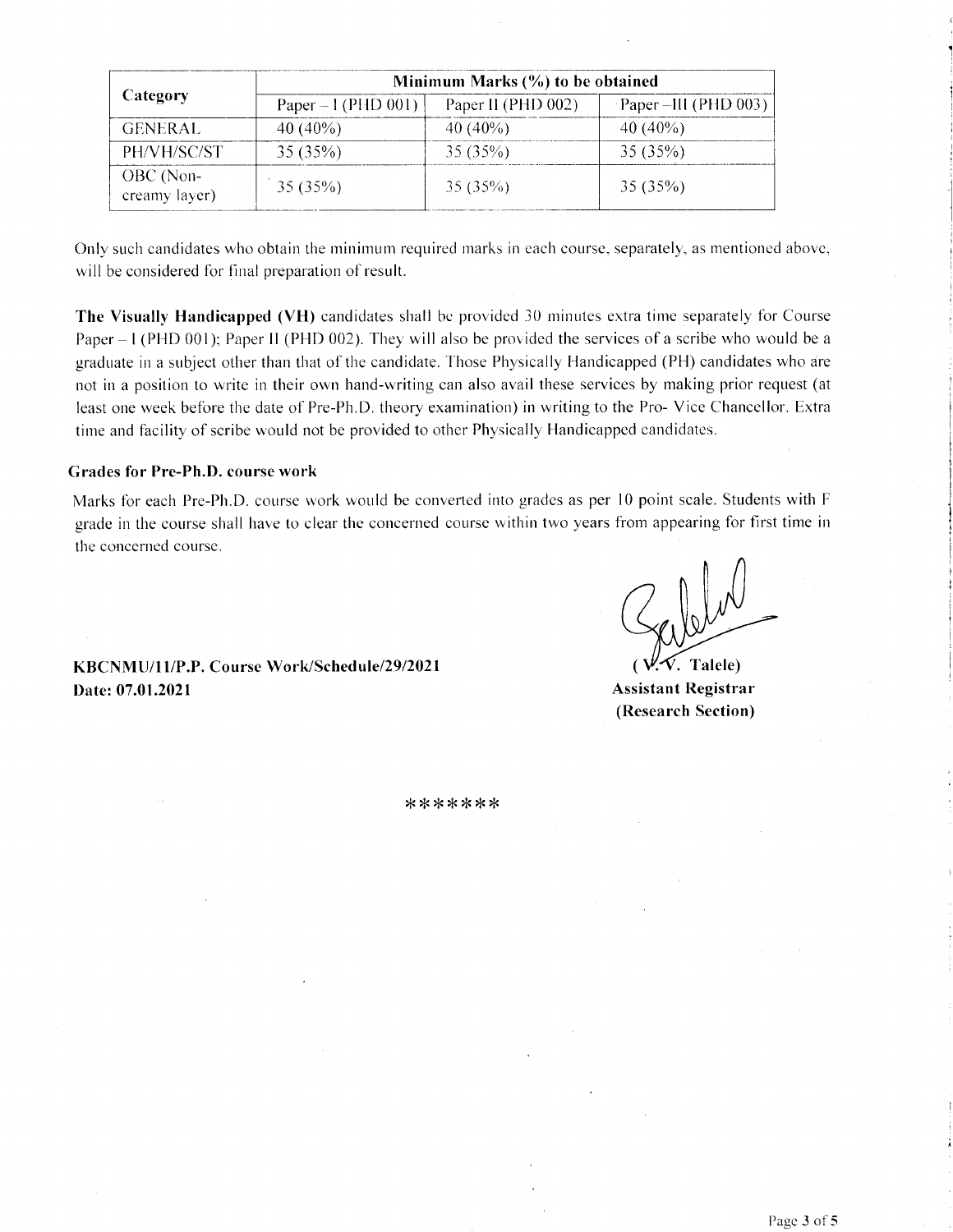# Kavayitri Bahinabai Chaudhari North Maharashtra University, Jalgaon

## Pre-registration Credit Course for Ph. D. Program in all faculties (February,2021)

Course Title: Ph.D. Paper I: Research Methodology and Research Publication Ethics (RM - RPE)

### Course Code: PHD 001: RM-RPE Paper I

### The course is primarily open to all scholars enrolled for Ph.D. program in the Faculty of Science and Technology, Humanities, Interdisciplinary studies, Commerce and Management as per UGC guidelines.

Course Level: The course has 2 Credits for Research Methodology (RM) and 2 Credits for Research Publication Ethics (RPE). The scholars completing the Pre-registration Credit Course RM-RPE Paper I shall be consider eligible to start the practical research work on the approved topic in the subject.

Overview: This Pre-registration Credit Course for Ph. D. program has 2 sections; Section I encompasses Research Methodology with 5 units and Section II includes Research Publication Ethics (RPE) with 4 units. Both sections focus on basic aspects of research philosophy, ethics, integrity and publication ethics. The detail core curriculum for this course is designed as per UGC to introduce research methodology, research misconduct and predatory publications as well as indexing, research matrices and plagiarism tools.

Learning objectives: The course will help to ensure that the scholars are able to:

- Demonstrate knowledge pertinent to the role of research in all disciplines of science, humanities, commerce and management and interdisciplinary.
- Critically analyze and interpret the results of scientific outcome,
- Evaluate its limits and possibilities with respect to knowledge in the research and its implementation.
- Improve the teaching learning process with the help of research

Learning outcomes: The scholars will be able to:

- Identify and describe methods within the philosophy of science and problems concerning observation, scientific explanations and rationality.
- Acquire an overview of important characteristics within research, development and implementation.
- Acquire various skills of presenting arguments and results of scientific research.

Pedagogy: The teaching methods will be Lectures through online/offline mode. Total 60 lectures of 60 minutes duration shall be conducted.

Mode of instruction: The medium of instruction for Pre-registration Credit Course shall be English in case of Faculty of Science and Technology and Faculty of Humanities (Law) and Marathi in case of Faculty of Commerce and Management, Faculty of Humanities and Faculty of Interdisciplinary studies.

Examination: The examination will be conducted at the end of the RM-RPE Paper I course through online mode. The pattern of examination for RM-RPE Paper I shall remain Multiple Choice Question (MCQ) of 100 marks.